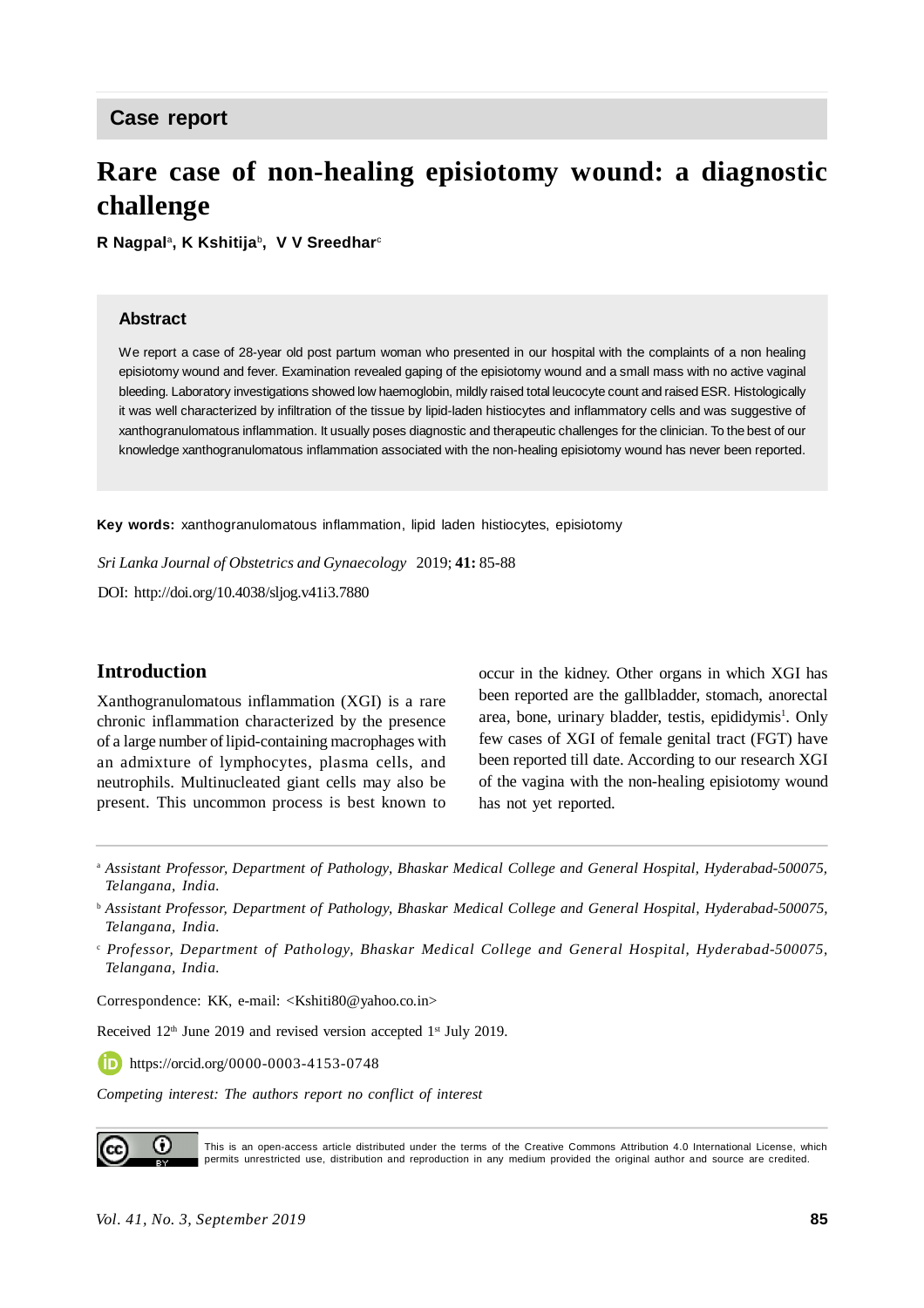## **Case report**

A 28-year old, with one living child, presented to our hospital with the complaint of non healing episiotomy wound. She delivered a full term baby boy one and a half month back. Medio-lateral episiotomy was given during labour. Continuous suturing was done later with vicryl no 1. All the vital parameters were within the normal limits in the post operative period. Patient was discharged three days after the delivery. She visited the hospital for the follow up after three weeks. Episiotomy wound did not heal in this course of time and the patient also complained of diarrhea from past four days. Patient was prescribed tab augmentin, tab chymoral forte, cap ecoflora and high protein diet. Two weeks later patient presented with mild fever since two days. On examination, she had mild pallor. Episiotomy wound did not heal even after 5 weeks and gaping was noted (Figure1). No active bleeding was observed on per vaginal examination. A small mass was noted on per speculum examination. Laboratory investigations revealed haemoglobin 8.5gm/dl, mildly raised total leucocyte count and raised ESR. Patient was again admitted to the hospital in the view of above-mentioned findings. Excision of the mass was done under spinal anaesthesia. Skin edges of the wound were cut, base of the wound and side walls were scraped. Skin edges were undermined with sharp scissors. Continuous suturing was done with vicryl no1. Tension suturing was done with prolene no 1. Patient was stable after the procedure and was fit for the discharge. Skin edges with the mass were sent for histopathology. Antibiotics with high protein diet and Sitz bath were prescribed. Histology report revealed a skin covered soft tissue mass measuring  $3 \times 2 \times 1$  cm. Cut surface was grey brown to grey yellow (Figure 2). Gross specimen was entirely sectioned and examined. Microscopically, the tissue lined by stratified squamous epithelium was seen. Focal areas show destruction of the epithelial lining and were replaced by the inflammatory cells. Acute and chronic inflammatory cells composed of mainly lymphocytes, few neutrophils and plasma cells admixed with xanthomatous cells were seen in the subepithelium (Figure 3a and 3b). Adipocytes were seen infiltrating upto the upper part of the sub epithelium (Figure 3a). There was no sign of granuloma, foreign body, and parasitic or fungal infection. The diagnosis of xanthogranulomatous inflammation with active chronic vaginitis was made.





Figure 2. **Skin covered soft tissue mass** Figure 1. Gaping of episiotomy wound. With grey white to yellow cut surface.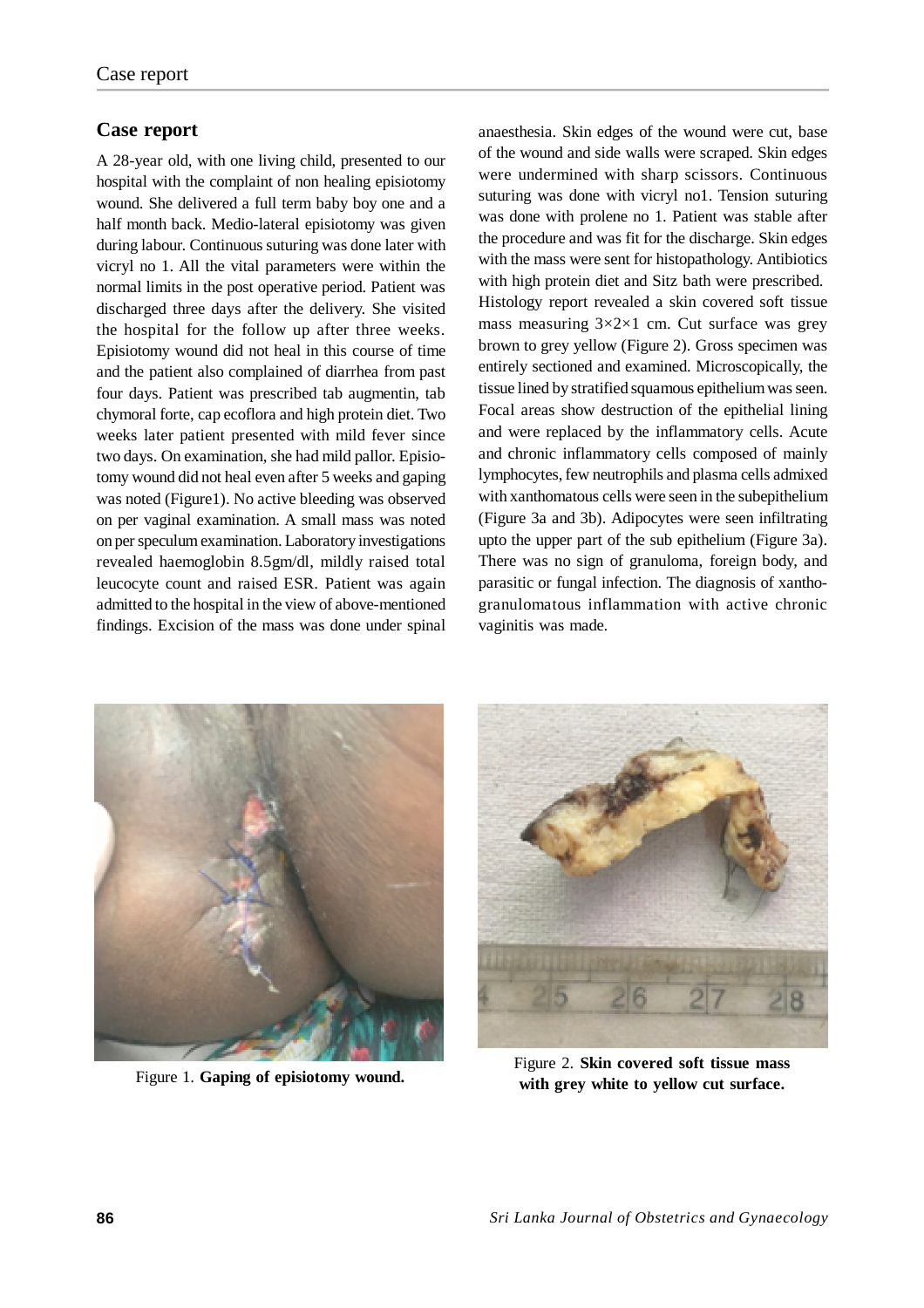

Figure 3a. **Skin covered tissue with subepithelium showing inflammatory infiltrate admixed with xanthomatous cells (H&E stain, 4 X).**



Figure 3b. **Inflammatory infiltrate with xanthomatous cells (H&E stain, 40 X).**

## **Discussion**

Xanthogranulomatous inflammation (XGI) is a bizarre pathological identity characterized by the focal or diffuse destructive inflammatory process, with the accumulation of lipid-laden fibrous tissue, and acute and chronic inflammatory cells. It may involve any organ, but the most common sites are gallbladder and kidney<sup>1,2,3</sup>. Incidence of XGI in the female genital tract (FGT) has not been established because of its rarity.

In 1976, Kunakemakorn et al. first described XGI of the FGT, which involves the uterine serosa, left fallopian tube and ovary<sup>4</sup>. It is rarely reported in vagina<sup>5</sup>. According to our search, XGI in the non healing episiotomy wound after normal vaginal delivery has not yet reported.

Various explanations were proposed for the mechanisms responsible for XGI, such as: immunological defect of the macrophage; chronic infection of the urachal diverticulum or cyst; foreign material such as retained suture material; abnormal lipid metabolism and lipid accumulation in a macrophage and gram negative or anerobic bacteria such as in genitourinary tract infections or infection after tubal ligation<sup>6</sup>. Infections with *Bacteroides fragilis*, *Escherichia coli*, *Proteus vulgaris*, and *Salmonella typhi* were also considered. Among all these, the most accepted proposal was infection by *Escherichia coli* and other anaerobic bacteria. This was supported by clinical evidence of infection and growth of the bacteria from the affected tissue by culture<sup>7</sup>. Co-existant factors like bleeding and obstruction may also predispose to this infection. Tissue necrosis can occur as a result of all this, which is followed by the release of cholesterol and other lipids and phagocytosis by the macrophages<sup>6</sup>. Various etiological factors were suggested by Pang SY et al. in a literature review: pelvic inflammatory disease, intrauterine contraceptive device, ineffective antibiotic therapy, endometriosis, leiomyoma, pelvic irradiation, inborn error in lipid metabolism, previous abdominal surgery, diabetes mellitus type 2, hyperlipidemia and untreated urinary infections<sup>8</sup>.

Majority of the cases of XGI of the FGT belongs to age range 23-72 years (mean age 32 years)<sup>7</sup> and present with the complaints of fever, raised ESR and total leucocyte count. A well-defined mass on ultrasound is seen in most of the cases of XGI, which can be confused with the malignancy. Our patient presented with the complaints of gaping of non-healing episiotomy wound and fever. On examination, a small mass was felt, which was excised and sent for histopathology. Patient was put on antibiotics and was symptom free two weeks after the procedure.

Based on the clinical presentation and associated findings, the lesion is frequently mistaken for a malignant process<sup>9</sup>. But on histology XGI has a very clear-cut picture. Xanthoma cells (foamy macrophages) with abundant lipid laden cytoplasm and chronic inflammatory cells are consistently noted. Aggregates